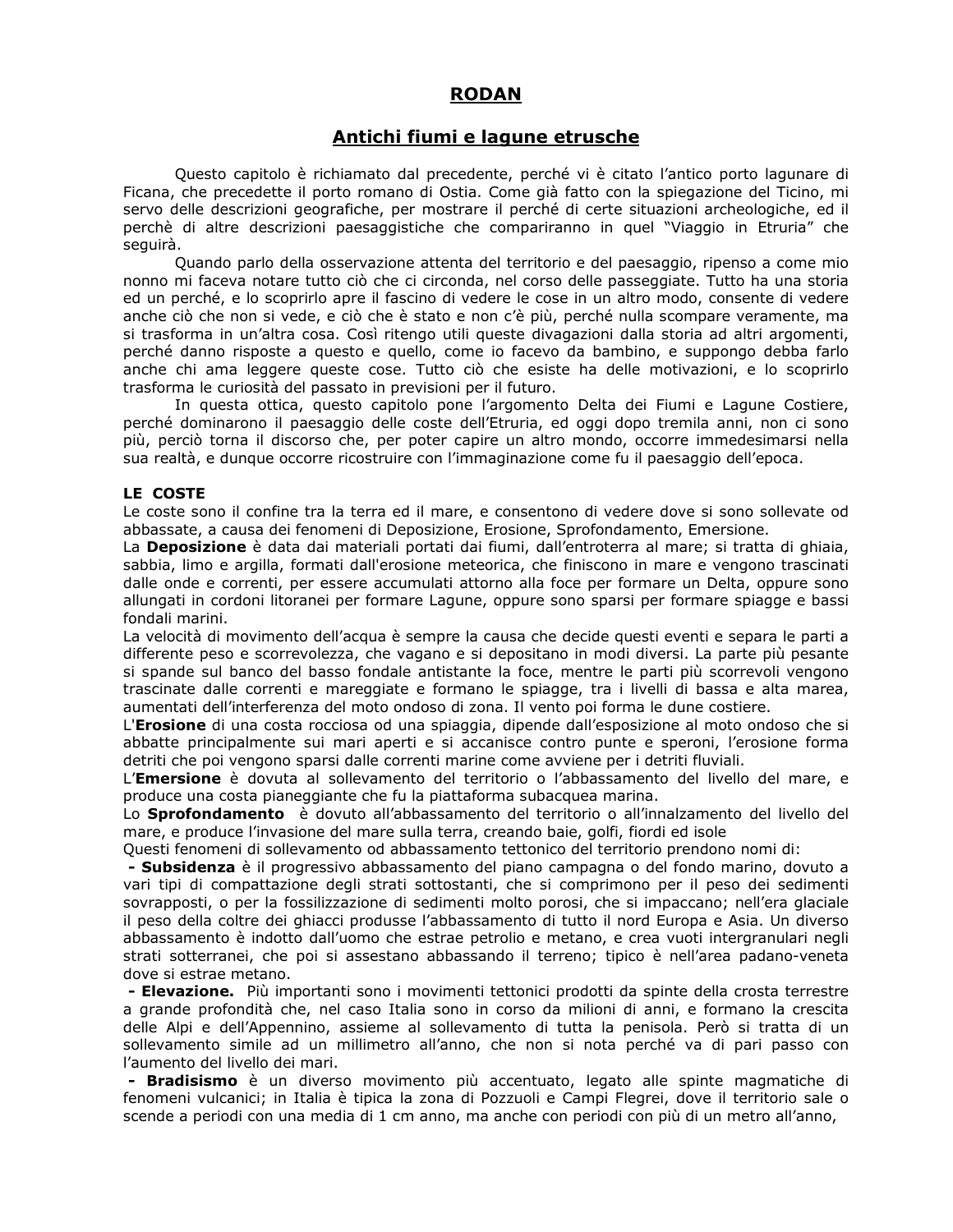- Eustatismo è il fenomeno di innalzamento del livello del mare dovuto allo scioglimento dei ghiacci.

In piena era glaciale Wurm il livello di tutti i mari era più basso di 120 metri; dal 10.000 a.C. in qua, sta risalendo con la media di un millimetro all'anno, e si prevede raggiungerà 80 metri sopra l'attuale.

Il nostro interesse: Per concludere dobbiamo dire ciò che veramente ha modificato il paesaggio nei tremila anni che ci separano dall'età etrusca, perché non si vede che il territorio ed il mare si sono alzati di tre metri, ma si vede quanto ha agito l'erosione nel trasportare sedimenti, che hanno costipato i fondovalle e le foci dei fiumi, perciò sono scomparsi molti Delta fluviali e le grandi Lagune costiere, trasformate in pianure agricole e lunghe spiagge.

### La Foci dei Fiumi

Come abbiamo detto la velocità di scorrimento dell'acqua decide la storia e le forme del paesaggio, e distingue due tipi fondamentali di foce dei fiumi, dette ad Estuario oppure a Delta.

L' Estuario si forma quando l'acqua del fiume giunge al mare ad alta velocità, come tipica è la Liguria con costa rocciosa, scoscesa su un mare profondo; però sono simili anche i fiumi marchigiani ed abruzzesi, con i monti poco lontani dal mare. Nel Mare Ligure c'è poca escursione di marea, forti mareggiate di libeccio, ed una corrente sensibile sottocosta che tira da est verso ovest. Si capisce che i sedimenti giungono al mare con un flusso d'acqua veloce per la forte pendenza dei monti, perciò si formano foci ad Estuario, perché i detriti non si fermano alla foce, ma si perdono nel mare profondo o sono portati via dalle onde e dalla corrente marina.

Più dolce è la situazione della Toscana e Lazio, dove i monti sono più lontani dalla costa, vi sono meno mareggiate, e vi è poco fondale davanti alla costa, in queste condizioni i detriti si fermano presso la foce, e questa cosa si nota ancor più nell'alto Adriatico da Ravenna a Grado.

La foce a Delta si forma dove il fiume entra in mare a bassa velocità, ed il mare antistante ha poco fondale perché è stato costipato da millenni di detriti precedenti, venuti da un ampio territorio.

La parola Delta fu assegnata da Erodoto, quando descrisse come è fatta la foce del Nilo, e la prese dalla forma triangolare della lettera greca; da allora è rimasta ad indicare quelle foci di fiumi che si aprono in un ventaglio di molti canali, e sfociano a mare tra terreni piani di sedimenti alluvionali.

Il Delta di un fiume è un habitat ricchissimo, per l'estensione dei canali d'acqua con poca corrente e con un'acqua che si miscela leggermente con l'acqua marina, durante l'alta marea.

Oggi conosciamo solo il Delta dl Po', ma gli Etruschi ne videro numerosi sulle loro terre, come fu importante quello dell'Arno, che su un'isola al centro, vide la fondazione del porto di Pisa.

Il Delta si forma per una azione complessa, legata alle fasi di magra e di piena del fiume e le maree.

Durante la magra, il fiume ha poca portata d'acqua, poca velocità e pochi sedimenti, fatti solo di limi in sospensione che vanno a colorare il mare, perché l'acqua dolce più leggera della salata, forma un flusso di superficie che corre fino a una certa distanza dalla foce, senza mescolarsi col mare.

Durante la piena, il fiume ha forte portata d'acqua, forte corrente e forte carico di sedimenti in sospensione e sul fondo, sono sabbie e ghiaie che si spargono sul basso fondale antistante la foce.

Durante la mareggiata tutti quei detriti fermi davanti alla foce a poca profondità, vengono ributtati verso terra e vanno a costruire la forma deltizia con più bracci, perché questi sedimenti si erano disposti su cordoni di ghiaia nel senso della corrente del fiume, ed ora la mareggiata li accatasta come montagnole, attorno alle quali il fiume è costretto a girare, e le va ad ingrossare con altri sedimenti. Se vi è anche corrente marina lungo la costa, la parte più fine dello sconvolgimento prodotto dalla burrasca, viene trasportata lungo la costa e va a formare le spiagge.

Il fatto che un fiume di pianura a corso unico si divida improvvisamente su una raggiera di canali minori, determina un forte rallentamento della velocità dell'acqua, per cui lì avviene il deposito dei sedimenti lungo i bracci del delta, come se fosse un filtro, e questi sedimenti costipati formano le grandi pianure alluvionali. La combinazione tra corrente del fiume e del mare, crea diverse forme di Delta, come quella del Missisipi a lingue protese nel mare (delta a zampa di uccello), perchè vi è poca corrente marina e poche onde e le lingue di terra restano dove il fiume le deposita; dove ci sono più onde e corrente, le lingue sono smorzate ed arrotondate (delta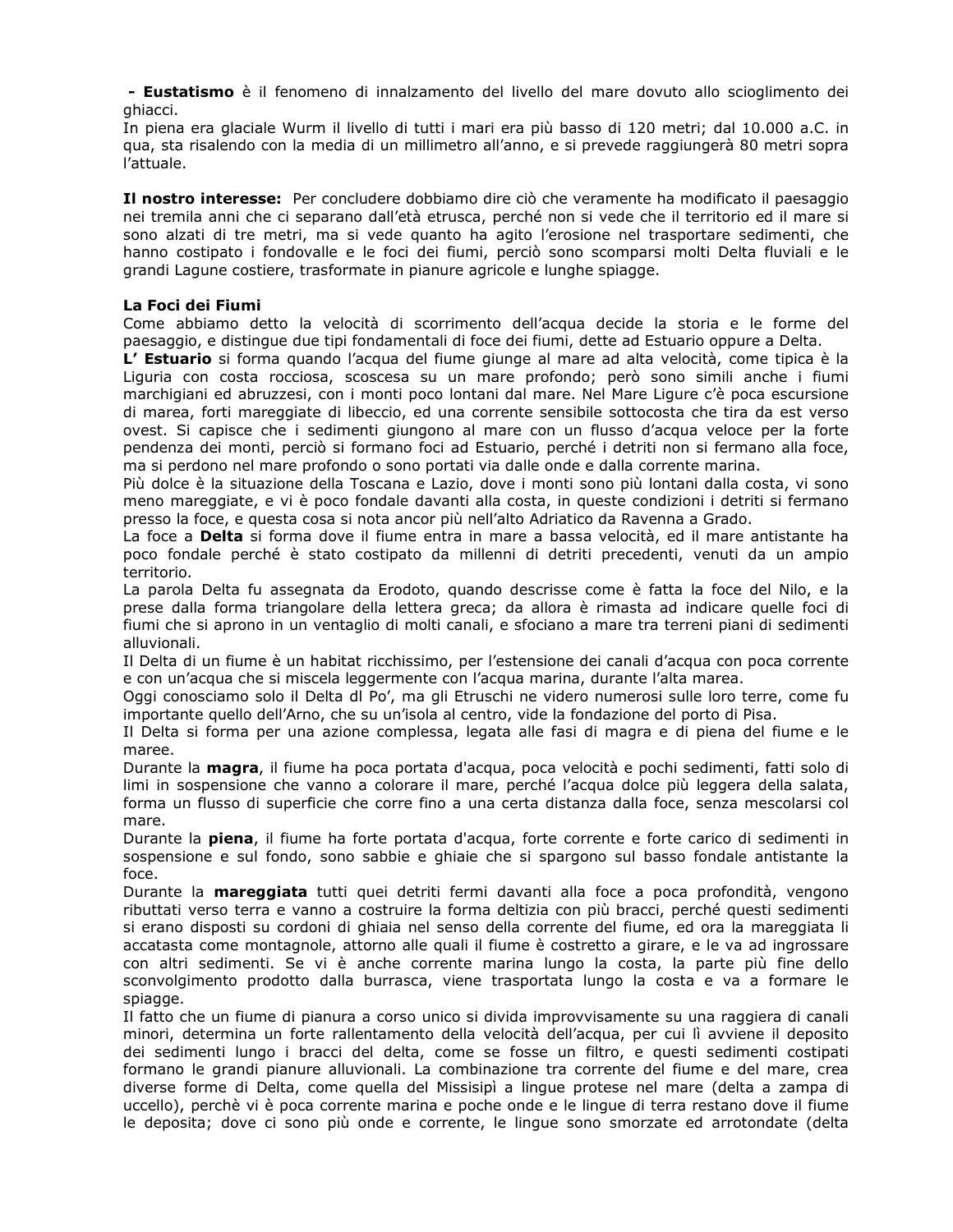lobato), se ci sono ancora più onde e corrente, ed il fiume ha fasi di magra e piena, si forma il delta tipico del Po' (detto cuspidato) perché durante le piene si formano le lingue, che poi sono demolite dalle onde nelle fasi di magra, ed i detriti si spargono negli interstizi dell'intorno, questa forma tipica del Po' ha un grosso canale principale sempre attivo, circondato da canali minori laterali, che si attivano nelle piene. Questo tipo di delta è anche il costruttore delle lagune costiere come Comacchio e Venezia, e come quelle che c'erano sul mar Tirreno in età etrusca, che di seguito andiamo ad esplorare.

### Le Lagune costiere

La laguna è un lago costiero in comunicazione col mare, nel quale avviene un rimescolio di acqua dolce e salata, per causa delle maree, che è abbastanza sostenuto e forma l'acqua salmastra.

La parola Laguna deriva dal latino "Lacunam" = spazio vuoto, ma va distinto nei termini di Lago costiero quando non è in comunicazione col mare; Stagno costiero quando ha una saltuaria comunicazione col mare e Laguna costiera, guando ha una rilevante comunicazione col mare.

Queste Lagune si formano in prossimità della foce dei fiumi, su coste a basso fondale, dove la corrente marina e le onde sono maggiori di quelle che formano il Delta, per cui il moto ondoso prima ancora di raggiungere ed incunearsi nella foce del fiume, spazzola il basso fondale e fa risalire sul declivio del fondo marino, i sedimenti che già erano sparsi, e li accumula davanti alla costa formando una barriera, un cordone di sabbia detta Duna costiera. Tra la costa e la duna costiera si forma così la Laguna. Quando i fiumi convogliano acque cariche di sedimenti nella laguna, trovano acque calme, perdono velocità e depositano tutti i sedimenti trasportati. A questo modo le lagune si interrano progressivamente e diventano pianure costiere, sotto le quali vi si trovano depositi di Torba, e se sono antichissime c'è anche carbone e petrolio.

Nelle lagune si forma l'acqua salmastra data dalla miscela tra l'acqua dolce del fiume e l'acqua marina che entra dalle bocche con le maree; l'acqua dolce è più fredda ed ossigenata, l'evaporazione è minore del mare, perciò si crea un habitat totalmente diverso dal litorale marino, con una tipica flora e fauna stanziale, ornitologica e ittica, ed è sede della riproduzione di molte specie.

La magia della laguna è data dalla giusta miscelazione tra acqua dolce e salata, e ciò dipende dalla portata del fiume, dall'entità della marea e dall'ampiezza delle bocche che la separano dal mare.

Gli Etruschi conobbero anche questo segreto e modificarono le lagune, sempre con due bocche poste al lati estremi dell'area, per ottenere la miglior miscela ed il più completo ricambio, evitando acque ferme poco saline, potenziali focolai della malaria.

Le lagune costiere, oggi sono rimaste a Venezia e Grado, perché nel nord Adriatico c'è basso fondale, poca corrente, mare calmo, molti fiumi lenti di pianura che trasportano molte sabbie che si spargono sul fondale, e poi la risacca le accumula in cordoni paralleli alla costa (lido o tombolo), che separano il mare, qui però vi sono molte bocche ampie dove le acque costiere sono pressoché uguali a quelle marine e non vi sono le condizioni "speciali" come un po' sopravvivono a Massacciuccoli.

Gli stagni costieri, oggi è rimasto ad Orbetello, dove le acque sono prevalentemente fluviali, per una scarsa comunicazione col mare, causa canali stretti e poco effetto marea che rientra solo al culmine, quando il mare scavalca il dosso della bocca nel cordone litorale, (lido o tombolo).

Il lago costiero oggi rimane a Lesina, Varano, Comacchio, Massacciuccoli; si forma quando si occludono le bocche di laguna, e rimane separato dal mare. Vi domina l'acqua dei torrenti, ed il lago scarica per filtrazione attraverso il terreno, però la vicinanza al mare crea un'atmosfera salina, che consente un habitat diverso dal mare, dalla laguna e dal lago d'entroterra.

### Antichi Delta e Lagune Costiere dell'età Etrusca:

- Laguna della Versilia, occupava 5 x 15 km, alimentata dal fiume Serchio, che oggi va a mare con estuario, si è interrata ma sopravvive il Lago di Massacciuccoli, splendido habitat ricordo del passato;

- Foce a Delta dell'Arno, era molto ampia 15 x 10 km, iniziava all'interno ed aveva un'isola centrale presso il mare dove i Greci fondarono Pisa, che poi divenne etrusca e poi romana, progressivamente si interrò formando la Piana di Pisa; la repubblica marinara del medioevo vide l'ultimo porto;